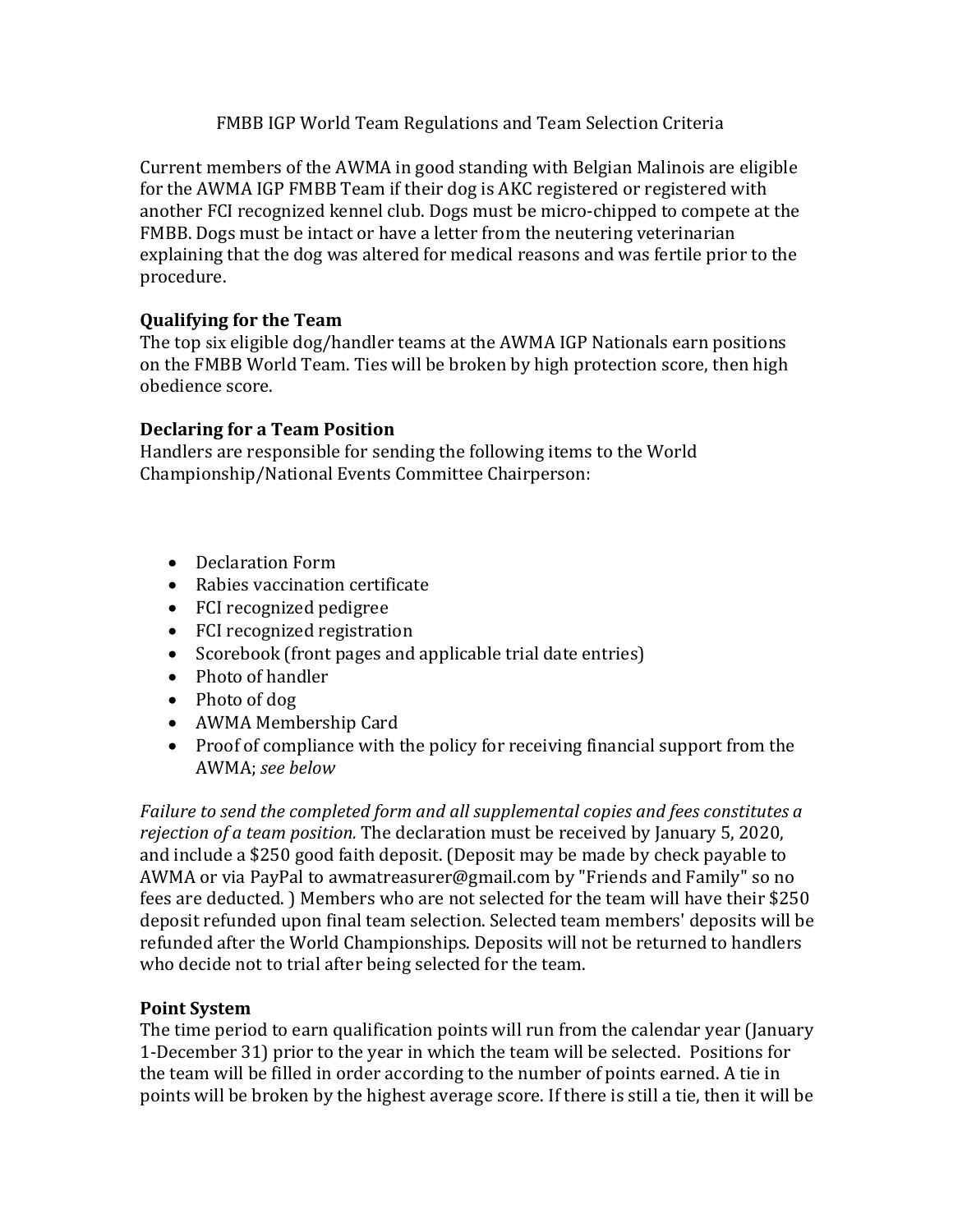broken by highest average protection score, then highest average obedience score. All points earned must be with the same handler/dog team only at the IGP III level.

FMBB and/or FCI World Championship:

- V 5 points SG 4 points G 3 points S 2 points
- Additional 3 points for a top ten finish at the prior year's FMBB and/or the FCI World Championships
- 1 point for finishing in the top ten in the Cup without a top ten finish in the championship.

For any points awarded for the FCI World Championship, the dog handler team is required to have qualified for the event by representing the AWMA at the AWDF National Championship.

AWMA National, the AWDF National Championship (as a representative of the AWMA), any other AWDF Member Club National Championship, or any international FCI recognized IGP championship: V 5 points SG 4 points G 3 points S 2 points

AWMA or DVG Regionals: V 3 points SG 2 points G 1 point

All other trials, with a maximum of 3 points earnable: V 1 point

# **Policy for Financial Support for AWMA IGP FMBB and AWMA IGP FCI Team Members**

\_\_\_\_\_\_\_\_\_\_\_\_\_\_\_\_\_\_\_\_\_\_\_\_\_\_\_\_\_\_\_\_\_\_\_\_\_\_\_\_\_\_\_\_\_\_\_\_\_\_\_\_\_\_\_\_\_\_\_\_\_\_\_\_\_\_\_\_\_\_\_\_\_\_\_\_\_\_\_\_\_\_\_\_\_\_\_\_\_\_\_\_\_\_\_\_

This policy applies to the handler of the dog who will be participating in the FMBB or FCI Championships.

All handlers who submit a declaration as part of the IGP team must adhere to the following conditions to be eligible for any financial sponsorship from the AWMA. For the FMBB, this includes payment of the FMBB entry fee and cost of the uniforms:

1. The handler must have a current membership that was paid by July 1 of the membership year in which they declare (membership year runs from June 1 – May 31). Proof of compliance is a current AWMA membership card.

In addition, the handler must comply with one of the two items below:

2. The handler is a current member of a full AWMA club in good standing from January 1 of the year prior to the date of the FMBB declaration to December 31 of that same year. This AWMA club must have held a trial or qualifying event in the same time period or have petitioned for and been granted a waiver from hosting an